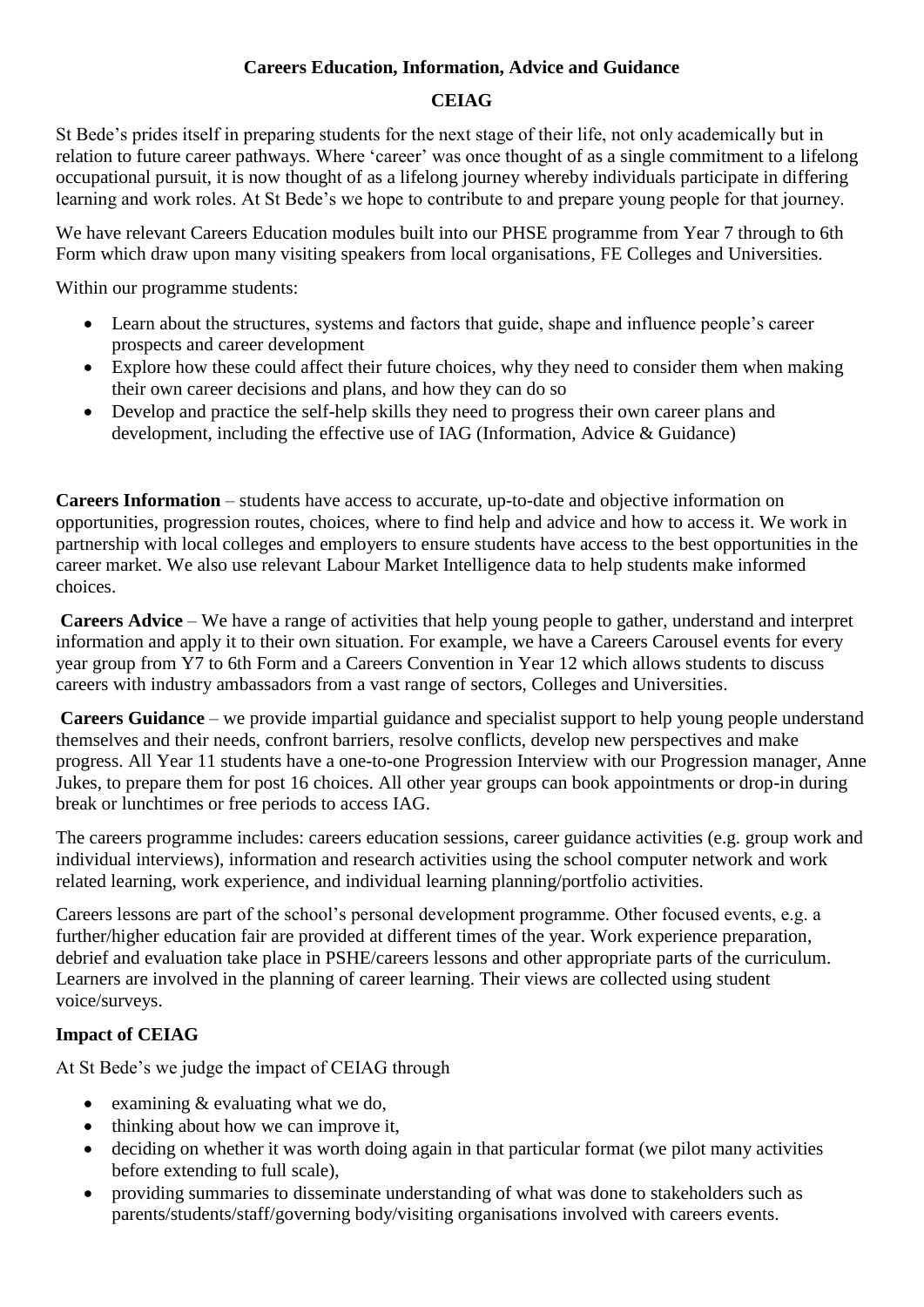$\overline{1}$ 

#### **Each section of careers work is introduced in relation to preparing students for the future as below**

| CHECKLIST TOP your Tuture - The SIX capabilities for work |                                                                                                                                                                                                                                                                                       |                                |  |
|-----------------------------------------------------------|---------------------------------------------------------------------------------------------------------------------------------------------------------------------------------------------------------------------------------------------------------------------------------------|--------------------------------|--|
| 1.Self-aware                                              | Take responsibility for yourself and others<br>$\bullet$<br>Exhibit self-control<br>$\bullet$<br>Be accountable for your actions<br>$\bullet$<br>Do not shift blame<br>$\bullet$<br>Recognise your own strengths and weakness<br>$\bullet$                                            | who me?                        |  |
| 2. Receptive                                              | Be willing to address weaknesses<br>Take feedback and advice<br>Be open to new ideas and working in different ways<br>$\bullet$<br>Be open-minded, patient and flexible<br>$\bullet$                                                                                                  | VINE<br>Can Stock Photo        |  |
| 3. Driven                                                 | Display a positive attitude<br>$\bullet$<br>Apply yourself consistently<br>$\bullet$<br>Be reliable, motivated, punctual, well-organised, hard-working<br>Go the extra mile<br>$\bullet$                                                                                              | C Can Stock Photo - csp1519643 |  |
| 4.Self-assured                                            | Have good levels of self-esteem<br>$\bullet$<br>Be willing to ask questions and seek more information<br>Be prepared to work alone without clear direction<br>$\bullet$<br>Be prepared to work effectively within teams<br>$\bullet$<br>Display signs of self-esteem<br>$\bullet$     |                                |  |
| 5. Resilient                                              | Learn to cope with rejection and set-backs<br>$\bullet$<br>Learn from mistakes<br>$\bullet$<br>Be open to constructive criticism,<br>Be determined to overcome obstacles<br>$\bullet$<br>Persevere and do not panic under pressure<br>$\bullet$                                       |                                |  |
| 6. Informed                                               | Have an understanding of the jobs market<br>Display an ability to search for job vacancies and complete background research<br>$\bullet$<br>Understand office etiquette<br>Be well-presented<br>Be effective in describing your achievements verbally and have a representative<br>CV | Can Stock Photo - asp17348202  |  |

# **CHECKLIST for your future** -The six capabilities for work

٦

#### **Work-readiness**

- Make sure you are fully informed about the sectors you are interested in working in
- Familiarise yourself with the most up-to-date labour market information.
- Speak to a professional in the career area you want to be in –it may lead to work experience
- Talk to your family, friends and neighbours they may have contacts
- Even if experience is not directly relevant to the career path you wish to pursue, it can provide an opportunity to develop transferable skills described above.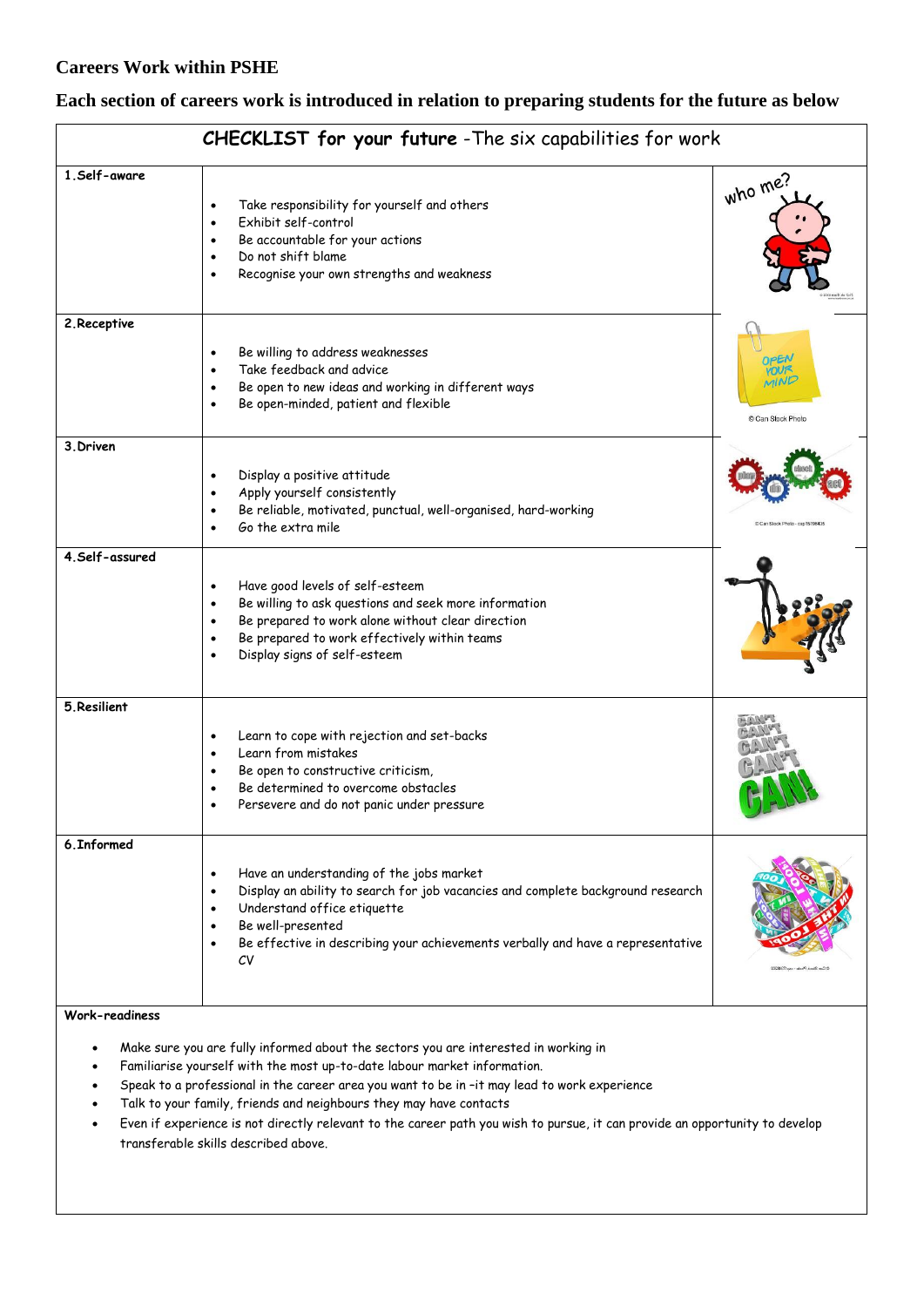| Careers Programme |                     |                                                                                                                                                                                                                                                                                                                                                                |                                                                                                                                                                                                                                                                                |
|-------------------|---------------------|----------------------------------------------------------------------------------------------------------------------------------------------------------------------------------------------------------------------------------------------------------------------------------------------------------------------------------------------------------------|--------------------------------------------------------------------------------------------------------------------------------------------------------------------------------------------------------------------------------------------------------------------------------|
| Year<br>Group     | Term                | Areas Covered within PSHE- STEPS Programme                                                                                                                                                                                                                                                                                                                     | Additional support                                                                                                                                                                                                                                                             |
| $\overline{7}$    | Term 2<br>February  | What influences me<br>Roles that are successful<br>Your own personal qualities<br>Skills for life/life roles<br>How to learn<br>Describing yourself to others<br>(skills/likes/dislikes/ambitions)<br>What is work? / Changes in the World of Work<br>Setting personal targets                                                                                 | INSPIRED IN4 Briefing- Oh the<br>$\bullet$<br>places you'll go<br>The skills Gap presentation in<br>$\bullet$<br>preparation for Sector Skills Day<br><b>EVIDENCE of IMPACT</b><br>Staff & Student Evaluation<br>Staff analysis/training need record                           |
| 8                 | Term 2<br>January   | Personal qualities & Jobs<br>Skills & Jobs<br>Working Today<br>Qualifications<br>Choosing Options                                                                                                                                                                                                                                                              | The skills Gap presentation in<br>$\bullet$<br>preparation for Sector Skills Day<br>Options preparation<br><b>EVIDENCE of IMPACT</b><br>Staff & Student Evaluation<br>Staff analysis/training need record<br>Option Choices/ student choices in<br>relation to future pathways |
| 9                 | Term 3<br>April     | Your Beliefs<br>Are school and work so different?<br>What do you want from work?<br>Which job goes where?<br>You are in charge?<br>They said What?<br>Being assertive<br>Who does the job?<br>Are you sure that's true?<br>Budgeting<br>How do you make decisions?<br>Writing an action plan                                                                   | World of Work Day<br><b>EVIDENCE of IMPACT</b><br>Staff & Student Evaluation<br>Staff analysis/training need record                                                                                                                                                            |
| 10                | Term 4<br>May       | Exploring possibilities<br>The World of work<br>Application skills<br>Developing your personal sales pitch<br>Managing your money<br>Thinking ahead after Year11<br>Different Qualifications                                                                                                                                                                   | Post 16/18 Options Presentation<br>$\bullet$<br><b>Informed Decisions Day</b><br>Progression Interviews<br>EVIDENCE of IMPACT<br>Staff & Student Evaluation<br>Staff analysis/training need<br>record<br>Students understanding of<br>Post16/18 option pathways                |
| 11                | Term 1<br>September | Year 11 Planner<br>How are you doing?<br>Skills & Interests<br>What are you like?<br>Qualifications<br>Which way to go Post 16<br>The changing Job Market<br>Personal, Learning & Thinking Skills<br>Money Matters<br>Choices Now & Later<br><b>Making Applications</b><br>Where have you got to so far?- explaining<br>preferences & decisions/ back-up plans | Personal Best Day<br>$\bullet$<br>Progression Interviews<br>Post 16 Route Update Interviews<br>Application support<br>FE College Visits<br><b>EVIDENCE of IMPACT</b><br>Staff & Student Evaluation<br>Staff analysis/training need record                                      |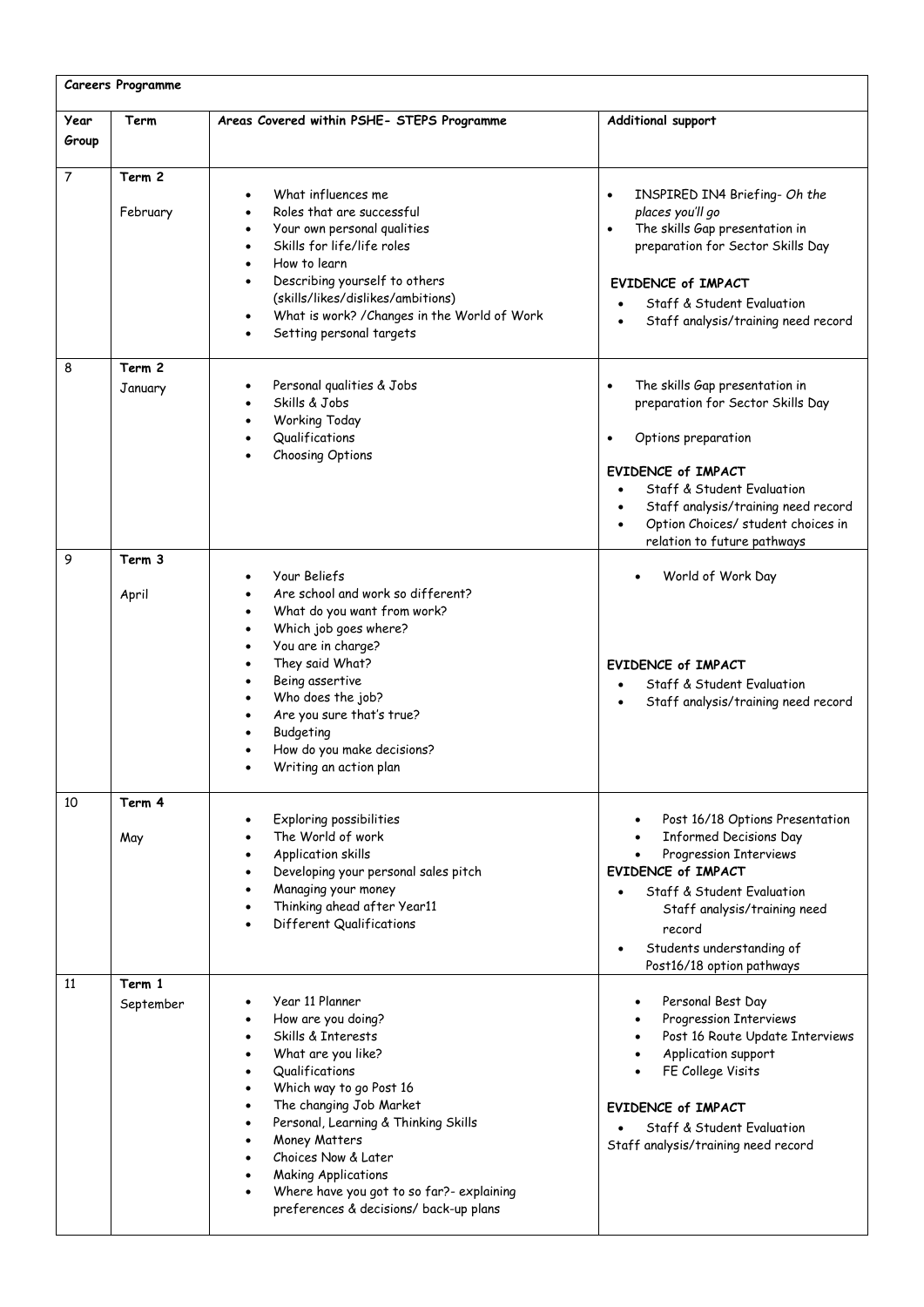# **Careers Events within School**

| Event/Date                                                                                        | <b>Event Description</b>                                                                                                                                                                                                                                                                         | <b>Evidence of Impact</b>                                                                                                                                                            |
|---------------------------------------------------------------------------------------------------|--------------------------------------------------------------------------------------------------------------------------------------------------------------------------------------------------------------------------------------------------------------------------------------------------|--------------------------------------------------------------------------------------------------------------------------------------------------------------------------------------|
|                                                                                                   |                                                                                                                                                                                                                                                                                                  |                                                                                                                                                                                      |
|                                                                                                   |                                                                                                                                                                                                                                                                                                  |                                                                                                                                                                                      |
|                                                                                                   | All of the whole -day carousel events in our main hall have an opportunity for visitors to access students at break and lunch-time through<br>Whole-School Drop-in's whilst in school. Staff and students are made aware of the opportunities in advance of the event in order to                |                                                                                                                                                                                      |
| support students to access the event.                                                             |                                                                                                                                                                                                                                                                                                  |                                                                                                                                                                                      |
| Term 1- September/ October<br><b>Year 13 Personal Statement</b><br>Support                        | This Lunch-Time Drop-in event is to help students boost their<br>success in university applications by gaining some expert advice<br>from our local HE providers.<br>Students can bring along their statements to get advice and<br>tips on how to improve and refresh them before deadline day. | Quality of Personal<br>$\bullet$<br>statements<br>Success of<br>applications to<br>university<br>Destination Data-<br>$\bullet$<br>including offers/ DCC<br>data<br>Visitor Feedback |
| <b>My UCAS</b><br><b>Personal Statement</b>                                                       |                                                                                                                                                                                                                                                                                                  |                                                                                                                                                                                      |
| <b>Clinic</b>                                                                                     |                                                                                                                                                                                                                                                                                                  |                                                                                                                                                                                      |
| Term 1 - October<br>Year 11 Personal Best Day                                                     | This carousel Event is specifically aimed at essential Career<br>Management Skills.                                                                                                                                                                                                              | September guarentee<br>$\bullet$<br><b>Intended Destination</b><br>$\bullet$<br>Data<br>NEET figures<br>$\bullet$                                                                    |
|                                                                                                   | Interviews, CV's/ Covering Letters. presentation skills,<br>personal branding etc.                                                                                                                                                                                                               | Destination Data-DCC<br>$\bullet$<br><b>Student Evaluation</b><br>$\bullet$<br>Visitor Feedback                                                                                      |
| LifeSkills                                                                                        | Its an opportunity for students to draw together all of their<br>experiences of careers work over their time with St Bede's<br>and create the necessary passport for their next transition                                                                                                       |                                                                                                                                                                                      |
| Term 1 October<br>Year 12 Work Experience                                                         | Work Experience Provider NYBEP (North Yorkshire Business<br>Enterprise Partnership) will launch the programme with our<br>Year 12 students.                                                                                                                                                      | Link to career choice<br>$\bullet$<br>& POS<br>NEET data<br>NYBEP evaluations                                                                                                        |
| <b>Launch Presentation</b><br>S†Bede's                                                            | Students encouraged to find their own placement, as part of<br>their personal development, and use NYBEP to Health & Safety<br>check the placement organisation.<br>Any student without a placement will then be helped by NYBEP                                                                 | Employer Feedback<br>$\bullet$<br>Student feedback<br>Parent Feedback<br>$\bullet$<br>Job profile sheets<br>$\bullet$<br>Student W/ex log<br>$\bullet$<br>book                       |
| Year 12<br><b>Work Experience</b><br>vorl<br>EXPERIENCE<br>Monday 8th July- Friday 12th July 2019 | to find a placement linked to their programme of study or<br>future Career choice                                                                                                                                                                                                                |                                                                                                                                                                                      |
| Term 1 - October/ November                                                                        | As part of their Business Course students will                                                                                                                                                                                                                                                   | Feedback from<br>$\bullet$                                                                                                                                                           |
| Year 11 Business Studies<br><b>Interview Sessions</b>                                             | apply to one of the advertised job vacancies by<br>completing the St Bede's application Form<br>prepare by researching the company and looking at                                                                                                                                                | <b>Interviwers</b><br>Self Evaluatuion<br>$\bullet$<br>students/coursework<br>for Businees course                                                                                    |
| U<br><b>YEAR 11 INTERVIEW DAY</b>                                                                 | types of questioned to be asked<br>attend an interview with an external interviewer<br>will get feedback from the interviewer which will<br>help you with evidence for their course and prepare<br>them for future.                                                                              |                                                                                                                                                                                      |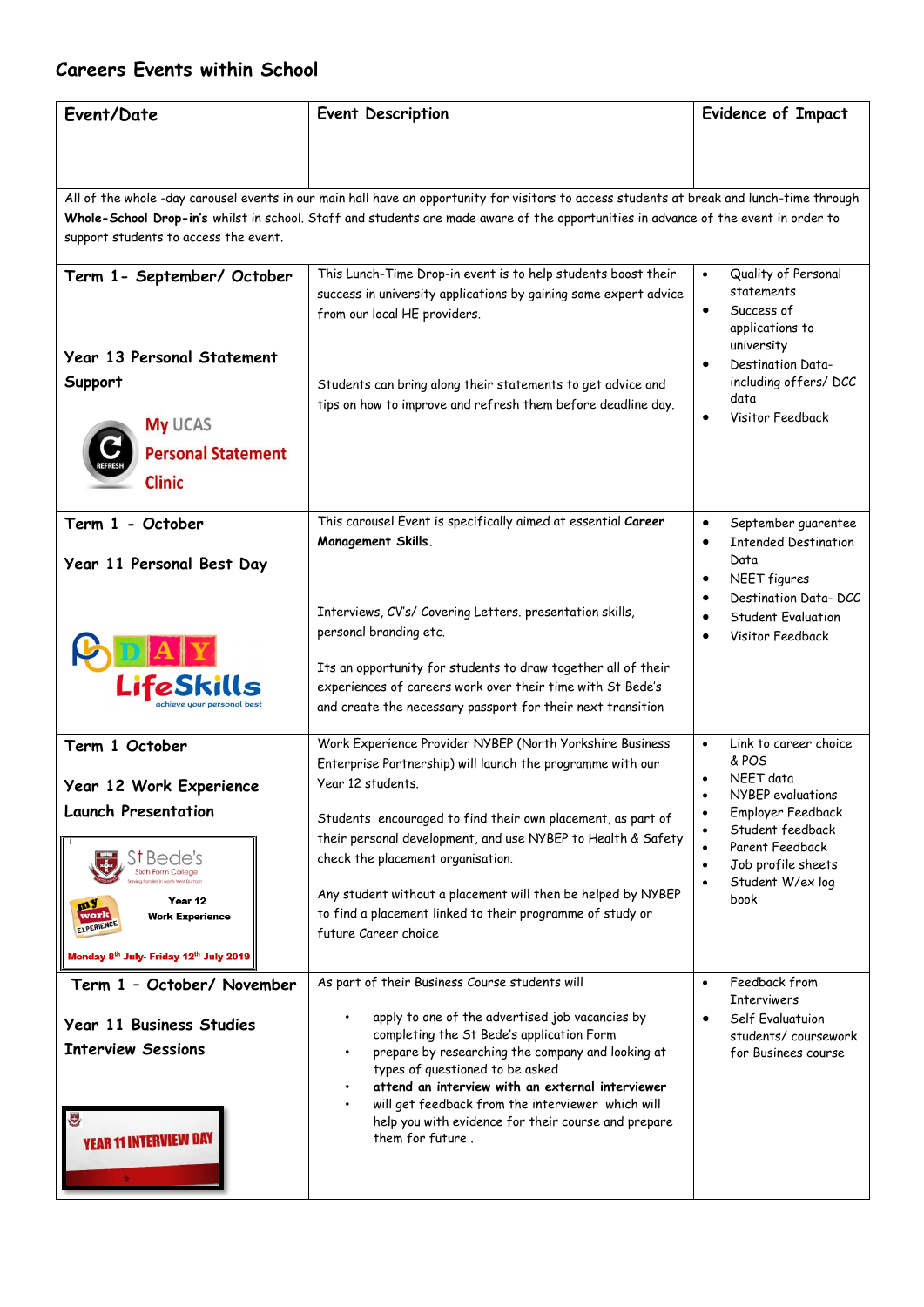| Term 1- November<br>Year 12 Ideas Generator<br>my<br>work<br><b>IDEAS</b><br>EXPERIENCE<br><b>GENERATOR</b><br><b>GET EXPERIENCE</b><br>STAND OUT<br>From the crowd | As part of our work experience programme in Year 12, we<br>encourage our students to look and make arrangements for<br>their own placements. If they fail to find one, we will use<br>North Yorkshire Education Business Partnership to broker a<br>placement on their behalf.<br>These lunchtime drop-in sessions are aimed to help our<br>young people in Year 12 prepare for finding their work<br>experience placements.<br>We find sometimes that they have a great love of a subject<br>area and find it really difficult to link that with employment<br>opportunities in the future. | $\bullet$<br>$\bullet$<br>$\bullet$ | Quality of applications<br>to Placement provider<br>Placement Feedback<br>Completed student<br>Job Profile sheets<br>NYBEP evaluations |
|---------------------------------------------------------------------------------------------------------------------------------------------------------------------|----------------------------------------------------------------------------------------------------------------------------------------------------------------------------------------------------------------------------------------------------------------------------------------------------------------------------------------------------------------------------------------------------------------------------------------------------------------------------------------------------------------------------------------------------------------------------------------------|-------------------------------------|----------------------------------------------------------------------------------------------------------------------------------------|
| Term1 November<br>Year 12- Introductory<br>Presentation                                                                                                             | Globalbridge is a unique platform that bridges the gap between<br>students, universities and employers. The profile allows young<br>people to showcase their talents and achievements to<br>educational institutions and industry, while allowing them to<br>search for schools, universities and businesses that offer the<br>opportunities they are seeking.                                                                                                                                                                                                                               | $\bullet$<br>$\bullet$              | Employer engagement<br>Student profiles<br>Destination data                                                                            |
| GlobalBridge                                                                                                                                                        | It also provides universities and businesses with a searchable,<br>fully customisable database to identify individuals who satisfy<br>specific skills, interests and goals.<br>We launch this service with our 6th form to ensure they have<br>access to the best opportunities in the future by showcasing<br>their skills and abilities.                                                                                                                                                                                                                                                   |                                     |                                                                                                                                        |
| Term 1-December<br>Years 7 & 8 Sector Skills Day                                                                                                                    | This carousel event is the culmination of work within tutor<br>groups to inform our students about Transferable, Subject<br>Specific and Career Management Skills needed to prepare for<br>work in the 21st Century.                                                                                                                                                                                                                                                                                                                                                                         | $\bullet$                           | Student evaluations<br>Visitor Feedback                                                                                                |
| <b>RANDIWEEDGE</b>                                                                                                                                                  | Young people engage in the activities on offer to understand<br>the equipment used & skills needed within different sectors;<br>Students also have access to LMI (Labour Market Intelligence)<br>about the North East and global labour markets.<br>Our students are made aware of the Skills Gap and what they<br>can do to future proof themselves.                                                                                                                                                                                                                                        |                                     |                                                                                                                                        |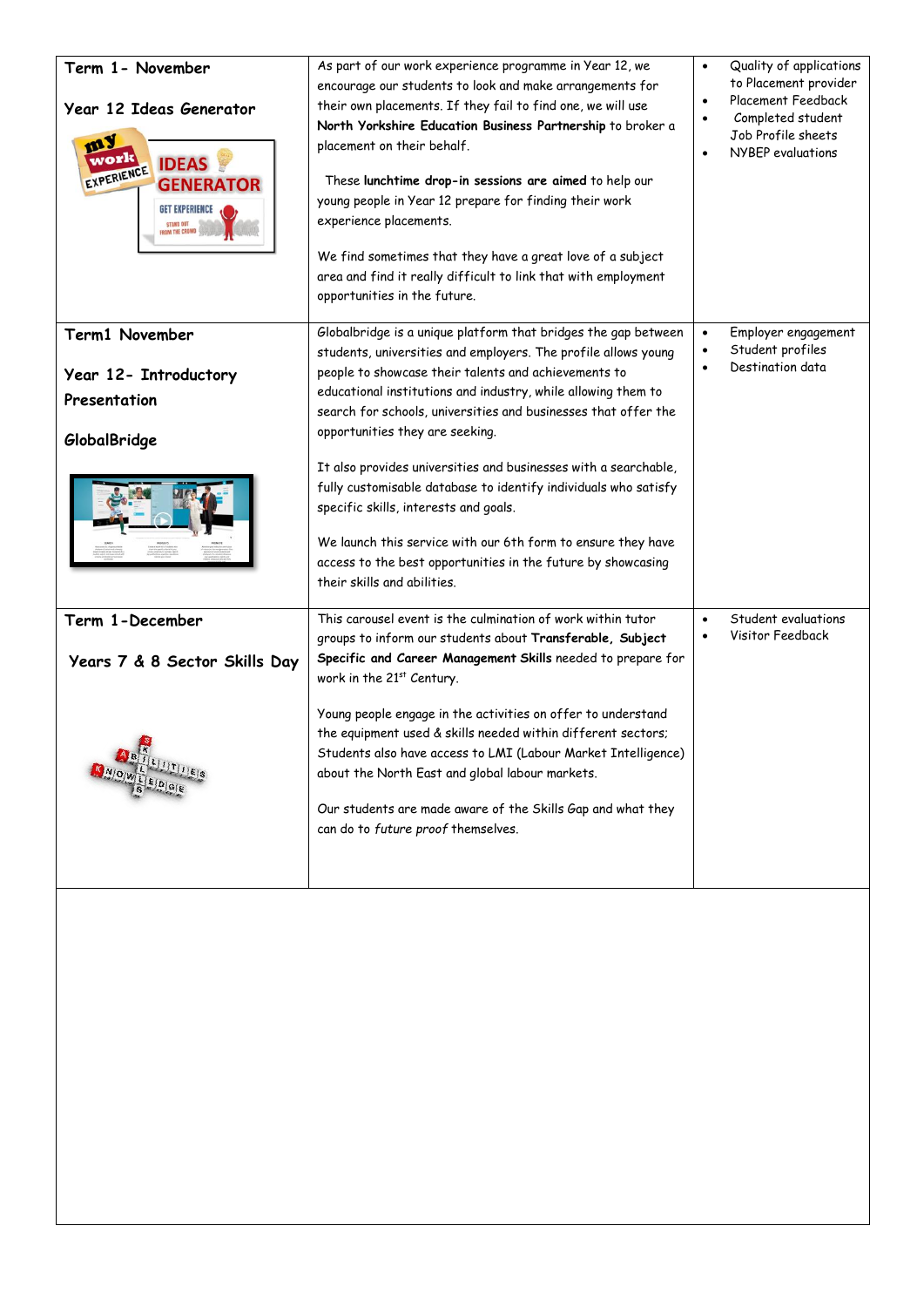| Term 2- January/February<br>Years 12 & 13- Inspiring<br>Women Programme<br>inspiring<br>St Bede's<br><b>Inspiring Women</b><br>women<br>Programme<br>2019<br><b>Nothing is</b><br><b>IMPOSSIBLE,</b><br>The word itself says<br>"I'M POSSIBLE"<br><b>Audrey Hepl</b>                                                                                                                                                                                                                                                                                                                                      | A series of lunchtime talks from a range of women from<br>various sectors. A chance for our students to be inspired to<br>forge careers in different fields and encouraged to think big in<br>regard to their future aspiration                                                                                                                                                                                                                                                                                                                                                                                                                                                                                                                                                                                                                     | <b>Student Fvaluation</b><br>$\bullet$<br>Visitor Feedback<br><b>Future Destination</b><br>$\bullet$<br>choices/outcomes        |
|-----------------------------------------------------------------------------------------------------------------------------------------------------------------------------------------------------------------------------------------------------------------------------------------------------------------------------------------------------------------------------------------------------------------------------------------------------------------------------------------------------------------------------------------------------------------------------------------------------------|-----------------------------------------------------------------------------------------------------------------------------------------------------------------------------------------------------------------------------------------------------------------------------------------------------------------------------------------------------------------------------------------------------------------------------------------------------------------------------------------------------------------------------------------------------------------------------------------------------------------------------------------------------------------------------------------------------------------------------------------------------------------------------------------------------------------------------------------------------|---------------------------------------------------------------------------------------------------------------------------------|
| Term 2 January/February<br>Year 12/13 pilot<br>Global Bridge Lunchtime<br>Workshops                                                                                                                                                                                                                                                                                                                                                                                                                                                                                                                       | Small group workshops to enable students to build their digital<br>profiles and offer personalised support                                                                                                                                                                                                                                                                                                                                                                                                                                                                                                                                                                                                                                                                                                                                          | Employer engagement<br>Student profiles<br>Destination data<br>$\bullet$                                                        |
| Term 2- February/March<br>Year 13 Training Provider<br>Drop-ins<br>DurhamWorks<br>Year 13 Apprenticeship/Train<br>Lunchtime Drop-ins 2018<br>12.10pm-1.10pm<br>AIIN<br>6 <sup>th</sup> Form Study Area<br>ssion 1 Friday 27 <sup>th</sup> April<br>New College / Learning Curve/ TNT/BL<br>training<br>W<br>M<br><b>Newcastle College</b><br><b>MORRISONS</b><br>riday 4 <sup>th</sup> May<br>NEMTA/Morriso<br>tynenorth<br>COLLEGE CO<br>riday 11 <sup>th</sup> May<br>Gateshead College /Houghall /TDF<br><b>iltdr</b><br>East<br>Durham<br>College<br>CÓ<br>ಿ<br><b>NEMTA</b><br><b>CC</b> Derwentside | An opportunity for students to see current<br>apprenticeship/training opportunities and discover other<br>opportunities open to them in the future.<br>Intended for students looking for higher or degree<br>apprenticeships or to support a back-up plan should they<br>change their mind about their university applications.                                                                                                                                                                                                                                                                                                                                                                                                                                                                                                                     | <b>Intended</b><br>$\bullet$<br>destination/Destinatio<br>n Data<br>NEET figures<br>$\bullet$                                   |
| Term 2 - March<br>Year 9 World of Work Day<br>to tie in with National<br>Apprenticeship Week and<br><b>National Careers Week</b><br>Day (World of Work)<br>Year 9<br><b>Apprenticeships</b><br>National Apprenticeship Week                                                                                                                                                                                                                                                                                                                                                                               | The aim is to help our young people understand the wide<br>variety of career sectors available to them in the future and<br>explore where their subject choices could take them in more<br>depth.<br>A fun active event to encourage students to consider their<br>pathways and how they can best present themselves to<br>employers in the future.<br>The Carousel-style event offers a chance to engage with<br>visitors in order to understand the qualifications & qualities,<br>but especially the employability skills, needed in each<br>particular industry.<br>Visitors have a wide range of activities and equipment on hand<br>inspire our students.<br>Lunchtimes all week Whole -School Drop-in; with an<br>emphasis on Apprenticeships.<br>Students have a chance to engage with our visitors and explore<br>apprenticeships on offer | <b>Student Evaluations</b><br>$\bullet$<br>Visitor Feedback<br>$\bullet$<br>Returning former<br>$\bullet$<br>pupils/apprentices |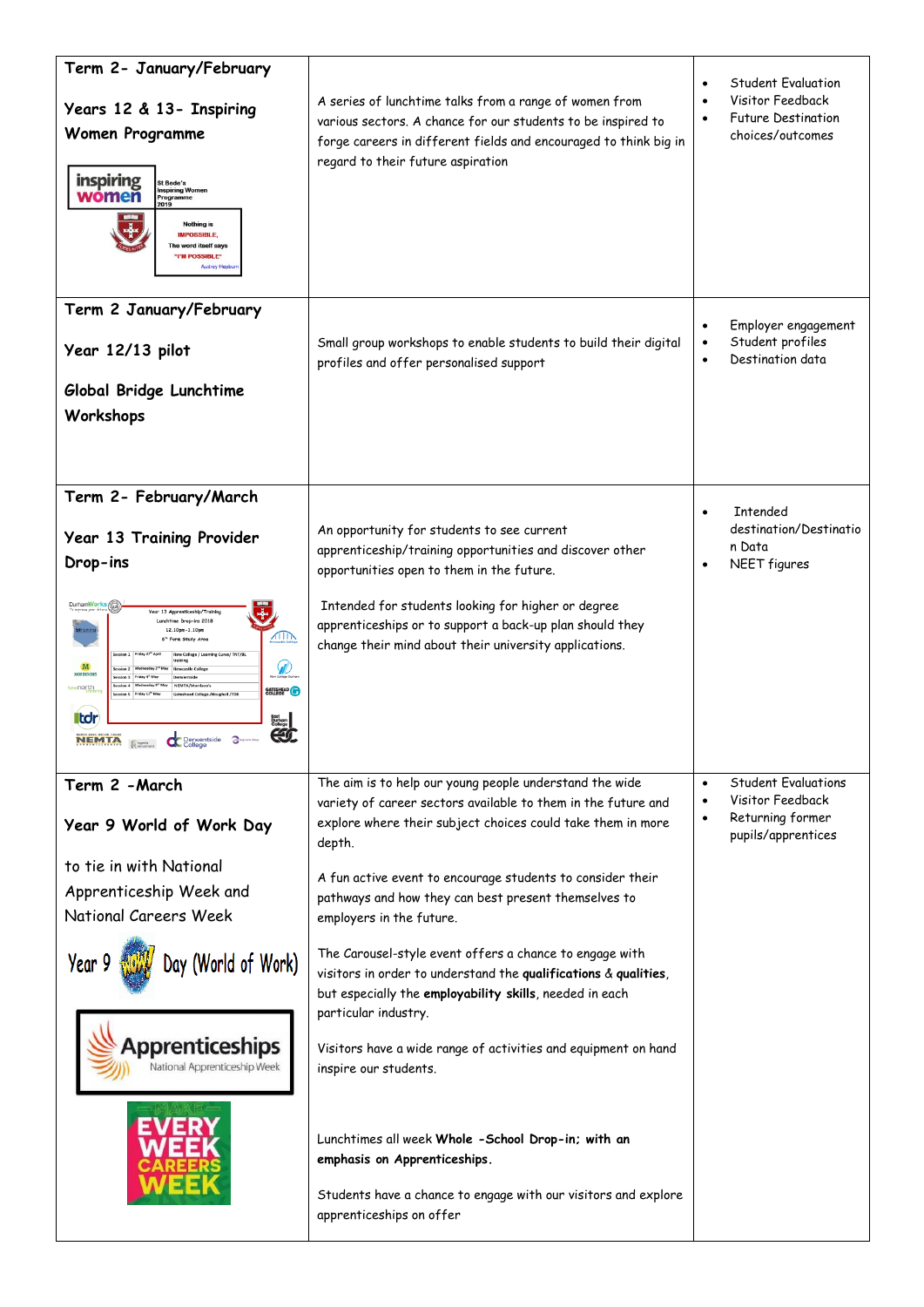| Term 3-May                                                                                 | A part of a raft of interventions to prepare Y10 students for<br>Post 16 & Post 18 Pathways.                                            | September guarantee<br>$\bullet$<br><b>Intended Destination</b><br>$\bullet$ |
|--------------------------------------------------------------------------------------------|-----------------------------------------------------------------------------------------------------------------------------------------|------------------------------------------------------------------------------|
| <b>Year 10 Informed Decision</b>                                                           |                                                                                                                                         | Data<br>Destination Data-DCC                                                 |
| Day                                                                                        | Activities include-Presentation on Pathways, PSHE section on<br>careers, ID Day, Y10 sixth form subject tasters, Taster visits          | $\bullet$<br><b>Student Evaluations</b>                                      |
|                                                                                            | to FE college, NE Skills Exhibition Visit. Individual Progression                                                                       | Visitor Feedback                                                             |
| Year 10                                                                                    | Manager Interviews.                                                                                                                     |                                                                              |
| <b>Informed Decisions</b><br>Dav                                                           |                                                                                                                                         |                                                                              |
|                                                                                            | A variety of Post 16 and Post 18 pathways are represented at<br>the carousel event which encourages our students to consider            |                                                                              |
|                                                                                            | different pathways.                                                                                                                     |                                                                              |
|                                                                                            |                                                                                                                                         |                                                                              |
|                                                                                            |                                                                                                                                         |                                                                              |
| Term 3 - June                                                                              | Employability Day is an event organised by ERSA (Employment<br>Related Services Association) for the employment support                 | September guarantee<br>$\bullet$<br><b>Intended Destination</b><br>$\bullet$ |
| <b>Employability Day</b>                                                                   | sector and employers to join together and show what                                                                                     | Data                                                                         |
|                                                                                            | employability support means at the frontline and the impact it<br>is having in the local area.                                          | Destination Data-DCC<br>$\bullet$<br><b>Student Evaluations</b>              |
| <b>UK Employability da</b>                                                                 |                                                                                                                                         | Visitor Feedback<br>$\bullet$                                                |
|                                                                                            | As part of that initiative St Bede's will be engaging in some                                                                           |                                                                              |
| Friday 25 June 2018                                                                        | activity within the classroom setting looking at career<br>management skills to support transferable and sector specific                |                                                                              |
|                                                                                            | skills with all of our students which further underpins our work                                                                        |                                                                              |
| #empday18                                                                                  | within PSHE.                                                                                                                            |                                                                              |
| 计特征库                                                                                       | In addition, we would like to invite some of our partner                                                                                |                                                                              |
| <b>UK EMPLOYABILITY DAY</b><br>t Nin-<br>#empday18<br>Friday 29 June 2018<br><b>HELLIN</b> | organisations to support a lunchtime CV Clinic with our young                                                                           |                                                                              |
|                                                                                            | people. There will be a variety of starting positions with our<br>young people- Year 7 may need to understand what a CV is              |                                                                              |
|                                                                                            | whereas Year 12 may need to update theirs to reflect best                                                                               |                                                                              |
|                                                                                            | practice in different sectors.                                                                                                          |                                                                              |
|                                                                                            |                                                                                                                                         |                                                                              |
| Term 3-July                                                                                | Future Proofing our next generation                                                                                                     | <b>Intended Destination</b><br>$\bullet$<br>Data                             |
| Y12- Careers & HE Convention                                                               | Year 12 students have a two-day intensive programme to help                                                                             | Destination Data-DCC<br>$\bullet$                                            |
|                                                                                            | them become future ready for Post 18 pathways.                                                                                          | <b>Student Evaluations</b><br>$\bullet$                                      |
| July - after students have                                                                 | Visitors from universities, colleges and training providers aid                                                                         | Visitor Feedback                                                             |
| returned from Work Experience                                                              | school Progression Staff and Tutors to deliver a range of                                                                               | Returning former<br>pupils to support                                        |
|                                                                                            | workshops and talks to help our young people prepare for their                                                                          | event                                                                        |
|                                                                                            | next steps after school.                                                                                                                | Parent evaluation of<br>$\bullet$                                            |
| <b>WHAT'S</b>                                                                              | We were are joined by past students to give their                                                                                       | evening event                                                                |
|                                                                                            | perspectives on preparing for university, university life,                                                                              |                                                                              |
|                                                                                            | careers and enterprise.                                                                                                                 |                                                                              |
|                                                                                            | The event also includes a two hour Post 18 carousel of                                                                                  |                                                                              |
|                                                                                            | activities in the main hall to kick start the event and actvively                                                                       |                                                                              |
|                                                                                            | engage students in their own research and learning.                                                                                     |                                                                              |
|                                                                                            | Activities have included                                                                                                                |                                                                              |
|                                                                                            | "An Introduction to Foundation Degrees / HND /                                                                                          |                                                                              |
|                                                                                            | Professional Qualifications"- How these can be delivered                                                                                |                                                                              |
|                                                                                            | at university or FE Colleges. Course Structures and<br>application procedures                                                           |                                                                              |
|                                                                                            | "Personal Branding"-How to deliver your personal brand<br>$\bullet$                                                                     |                                                                              |
|                                                                                            | and unique selling points<br>"The variety of different types of University<br>$\bullet$                                                 |                                                                              |
|                                                                                            | Interview" and how to approach them. Additional                                                                                         |                                                                              |
|                                                                                            | information on the range of courses requiring knowledge,                                                                                |                                                                              |
|                                                                                            | skills or experience and why this is important, courses<br>with different types of interviews, the 'what else can you<br>offer' factor! |                                                                              |

I